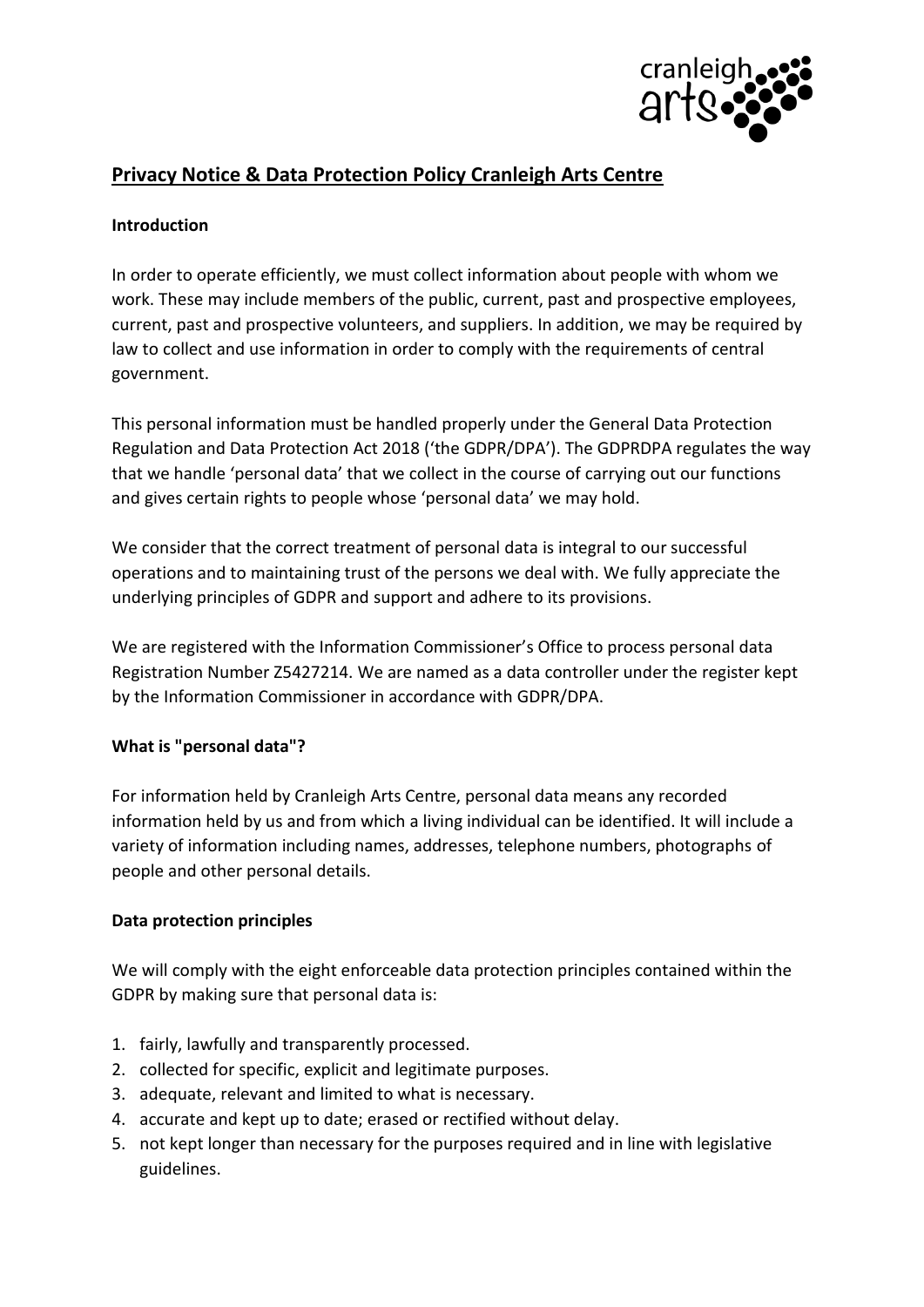6. processed in a way that is secure, including protection against unauthorised or unlawful processing and against accidental loss, destruction or damage, using appropriate technical or organisational measures.

## **Responsibility for Data Privacy.**

Cranleigh Arts Centre does not require the appointment of a Data Protection Officer as it is not a public authority and the core or primary activities of the company do not require regular and systematic monitoring of data subjects on a large scale.

Responsibility for Data Privacy within the business is held by the Centre Manager or whoever is fulfilling that role together with a nominated Trustee appointed by the Board of Trustees. Oversight and review of current policy rests with the Chairman and Board and will be made annually.

### **Conditions**

We will ensure that at least one of the following conditions is met before we process any personal data:

- 1. the individual has consented to the processing
- 2. the processing is necessary for the performance of a contract with the individual
- 3. the processing is required under a legal obligation (other than one imposed by a contract)
- 4. the processing is necessary to protect vital interests of the individual
- 5. the processing is necessary to carry out public functions eg. administration of justice
- 6. the processing is necessary in order to pursue our legitimate interests or those of third parties (unless it could unjustifiably prejudice the interests of the individual)

Under the Act, one of a set of additional conditions must be met for 'sensitive personal data'. This includes information about racial or ethnic origin, political opinions, religious and other beliefs, trade union membership, physical or mental health condition, sex life, criminal proceedings or convictions. We will ensure that one of the following additional conditions are met before we process any sensitive personal data:

- 1. the individual has explicitly consented to the processing
- 2. we are required by law to process the information for employment purposes
- 3. we need to process the information in order to protect the vital interests of the individual or another person
- 4. the processing in necessary to deal with the administration of justice or legal proceedings